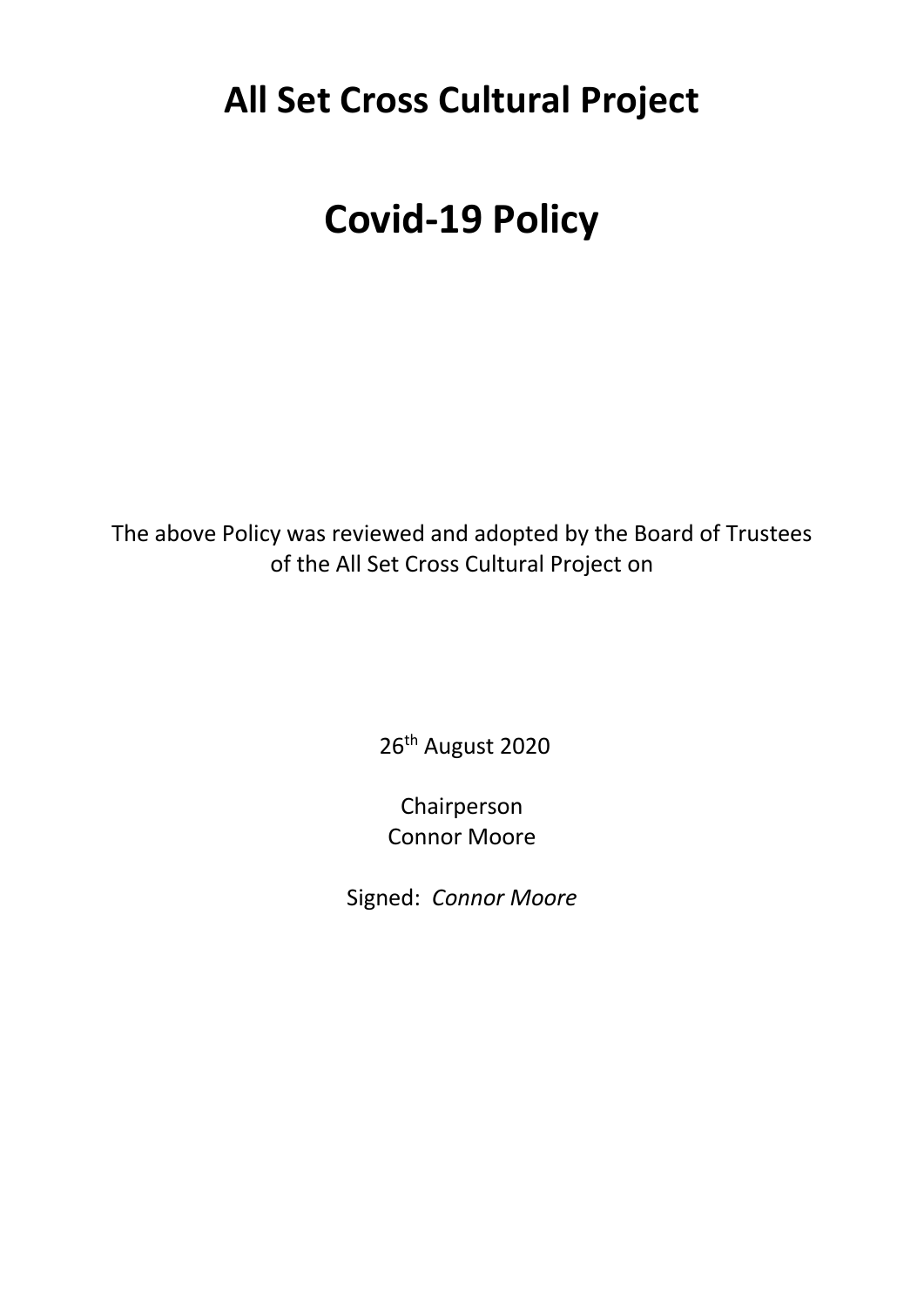### **Covid-19 Procedure**

All Set Project Management Board, staff, artists and volunteers will adhere to the following detail in advance of organising & participating in any of its activities.

These guidelines are in relation to all FastTrad events organised by All Set Project. Due to covid-19 restrictions, numbers attending will be in adherence to the Northern Ireland Assembly's ruling at any specific time. We understand that this may change from time to time.

#### Washing & Respiratory requirements

Whilst regular and thorough hand washing is encouraged, this will not always be practical at All Set Project events. It will be the responsibility of the project manager to ensure that:

- Sanitizing hand rub bottles / dispensers are placed in prominent places around the areas in use. These dispensers will be regularly refilled
- Posters will be displayed promoting hand-washing
- Soap and paper towels placed in all toilets

\*Washing kills the virus on your hands and prevents the spread of COVID- 19

- All seats will be placed 1m apart, unless in a family unit
- Good respiratory hygiene in rooms will be promoted
- Windows and doors will be opened whenever possible to make sure the venue is well ventilated.
- Face masks and/or paper tissues are available in each room, for those who develop a runny nose or cough, along with closed bins for hygienically disposing of them

\*Good respiratory hygiene prevents the spread of COVID-19

In advance of weekly classes and events, all students, artists and volunteers will be advised to stay at home if COVID-19 starts spreading in their community, even with a mild cough or low-grade fever (37.3 C or more).

We will continue communicating and promoting the message that people need to stay at home even if they have just mild symptoms of COVID-19.

#### Managing COVID-19 risk at meetings & events

#### The potential risk from COVID-19:

There is a risk that people attending a class, meeting or event might be unwittingly bringing the COVID-19 virus to the meeting. Others might be unknowingly exposed to COVID -19. While COVID-19 is a mild disease for most people, it can make some very ill. Around 1 in every 5 people who catch COVID-19 may require hospital treatment.

#### Key considerations to prevent or reduce COVID-19 risks BEFORE FastTrad, a meeting or event

Advice from the authorities in the community where FastTrad events will take place will be checked and followed.

A prepared plan has been developed to prevent infection at meetings or events.

We will consider whether a face-to-face class, meeting or event is needed and decide whether it could it be replaced by a zoom or other online facility.